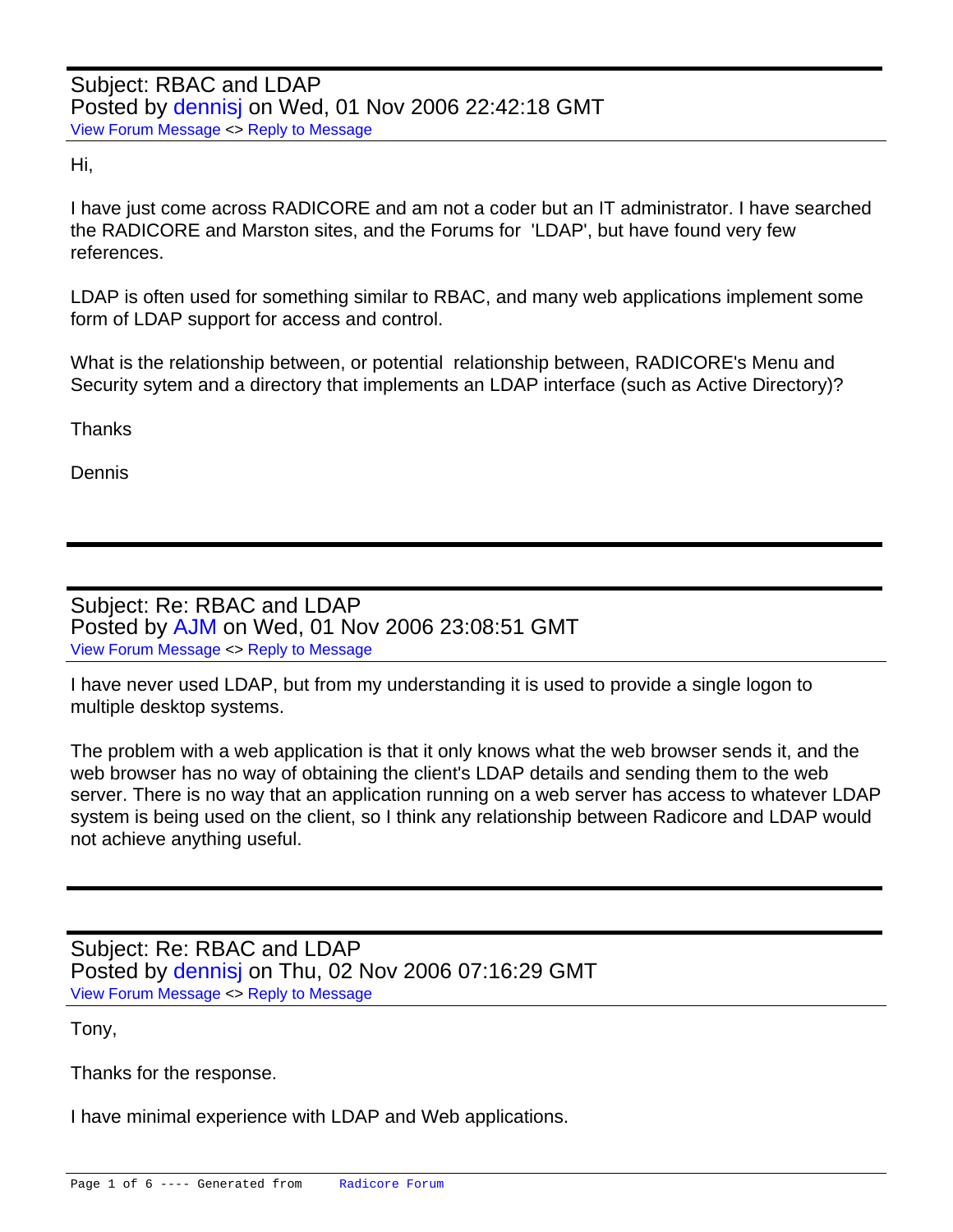1/. Moodle http://moodle.org a php MySQL learning management system. If you turn on LDAP authentication, and point the Moodle application at your LDAP server, then, when a user clicks to logon, it takes the entered credentials and asks the LDAP server, over an LDAP connection, whether that user is allowed to proceed.

2/. An apache server can have the mod auth kerb module installed http://modauthkerb.sourceforge.net/ . "Mod\_auth\_kerb is an Apache module designed to provide Kerberos authentication to the Apache web server. Using the Basic Auth mechanism, it retrieves a username/password pair from the browser and checks them against a Kerberos server as set up by your particular organization." The Kerberos connection can talk to an LDAP server.

Because there is a bit of pressure to centralise identity and permissions management in an LDAP server, it would be great if there was some way for your security system to interact with LDAP.

As I said in my original post I'm not a coder. There is a general article here on this topic... http://www.list.gmu.edu/confrnc/ifip/i01-kluwer01-jpark.pdf ROLE-BASED ACCESS CONTROL ON THE WEB USING LDAP

The abstract reads...

This paper gives a framework for how to leverage Lightweight Directory Access Protocol (LDAP) to implement Role-based Access Control (RBAC) on the Web in the server-pull architecture. LDAP-based directory services have recently received much attention because they can support object-oriented hierarchies of entries in which we can easily search and modify attributes over TCP/IP. To implement RBAC on the Web, we use an LDAP directory server as a role server that contains users' role information. The role information in the role server is referred to by Web servers for access control purposes through LDAP in a secure manner (over SSL). We provide a comparison of this work to our previous work, RBAC on the Web in the user-pull architecture.

Dennis

Subject: Re: RBAC and LDAP Posted by [AJM](index.php?t=usrinfo&id=3) on Thu, 02 Nov 2006 09:47:02 GMT [View Forum Message](index.php?t=rview&th=115&goto=355#msg_355) <> [Reply to Message](index.php?t=post&reply_to=355)

The problem with this is that it requires software on the client which captures your logon credentials from the operating system so that it can be automatically passed to the web server when you enter the logon screen. That ability does not exist in any web browser, and I'm not sure if it can be done with javascript (which I do not use in Radicore), or whether it can only be done with an ActiveX control (which I also do not use n Radicore).

Even if I could use LDAP to provide a user's login identity I certainly would not use it as a replacement for my RBAC system. LDAP knows nothing of my user roles and tasks and knows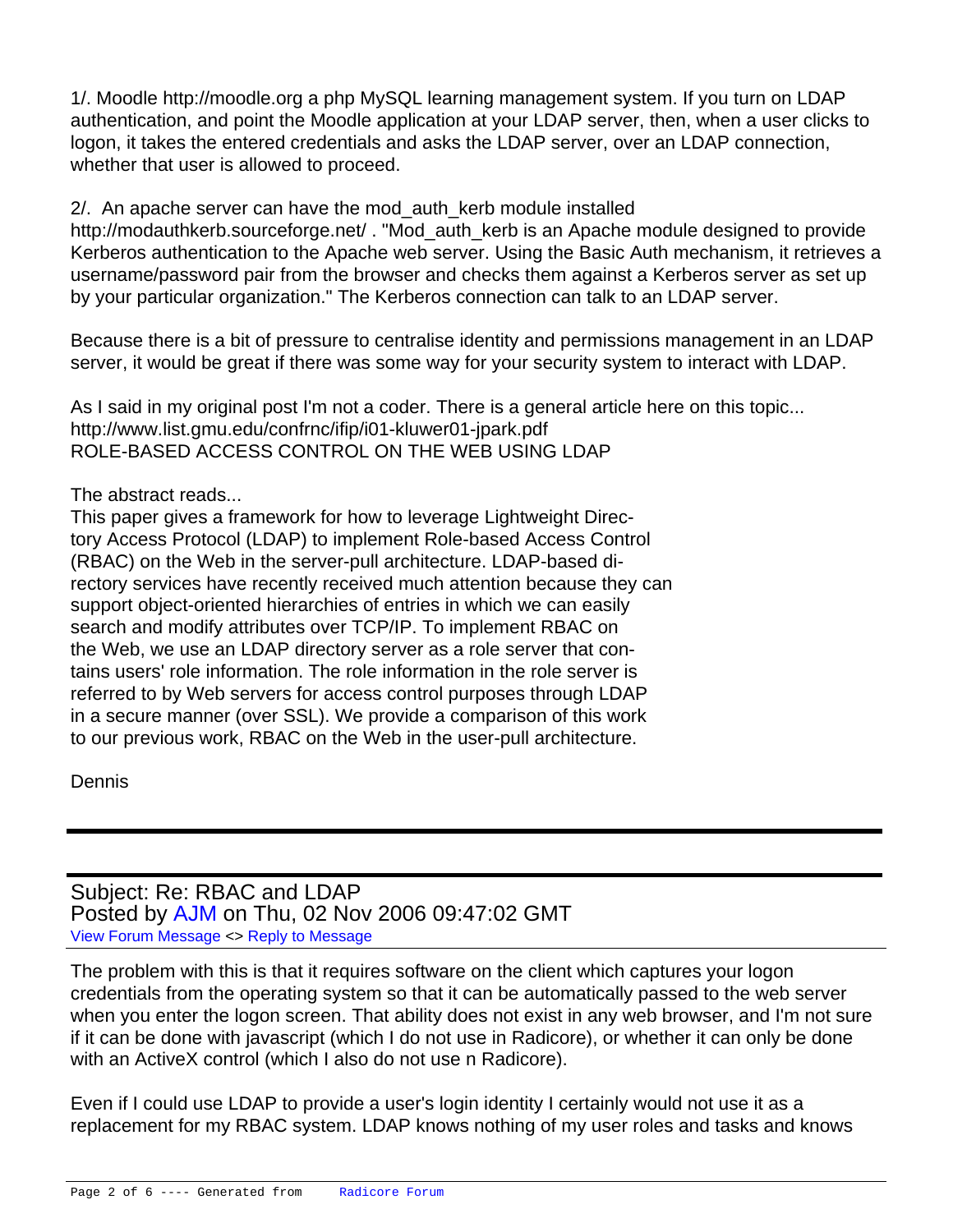nothing about assigning tasks to roles.

You may have read somewhere that using LDAP is "cool", but unless you know and understand the technicalities you will not realise that it also has its down side.

Subject: Re: RBAC and LDAP Posted by [dennisj](index.php?t=usrinfo&id=61) on Fri, 03 Nov 2006 09:56:55 GMT [View Forum Message](index.php?t=rview&th=115&goto=356#msg_356) <> [Reply to Message](index.php?t=post&reply_to=356)

Tony, thanks for your response again.

I don't think I was suggesting a replacement of your RBAC system with LDAP, more suggesting something along the lines of using an LDAP server instead of an SQL server for the data that relates to users and roles. I think you mentioned that you have DAO's to facilitate Database independence for the RADICORE system. A custom DAO that talks LDAP not SQL -for user and role information- might theoretically be possible.

However, I can see that the question of assigning tasks to roles in LDAP would not necessarily be entirely straight forward.

Both Firefox and IE can access a user's desktop operating system logon credentials and use these to log on to remote (eg LDAP connected) servers. Some Mozilla documentation is here http://www.mozilla.org/projects/netlib/integrated-auth.html , and more tips here, http://www.cauldwell.net/patrick/blog/PermaLink,guid,c7f1e79 9-c4ae-4758-9de7-5c3e7a16f3da.aspx . I tested this today in Firefox, I set the network.automatic-ntlm-auth.trusted-uris setting to our Institute's Sharepoint server, and was able to log on with out being prompted for any further credentials, apart from the original OS logon.

But I think the main point here is not the single-sign-on sharing of operating system credentials, but the concentration of identity and role management in one place, an LDAP enabled server, so a large part of this identity data does not have to be duplicated in two different places.

**Dennis** 

Subject: Re: RBAC and LDAP Posted by [AJM](index.php?t=usrinfo&id=3) on Fri, 03 Nov 2006 10:19:20 GMT [View Forum Message](index.php?t=rview&th=115&goto=357#msg_357) <> [Reply to Message](index.php?t=post&reply_to=357)

Radicore already has its own system for user authentication, user roles and access contol, and there would be no advantage in replacing this with one of many possible external LDAP alternatives. It would create more problems than its solves, therefore it is not something that I would want in my software.

LDAP may be "cool" but it is also impractical.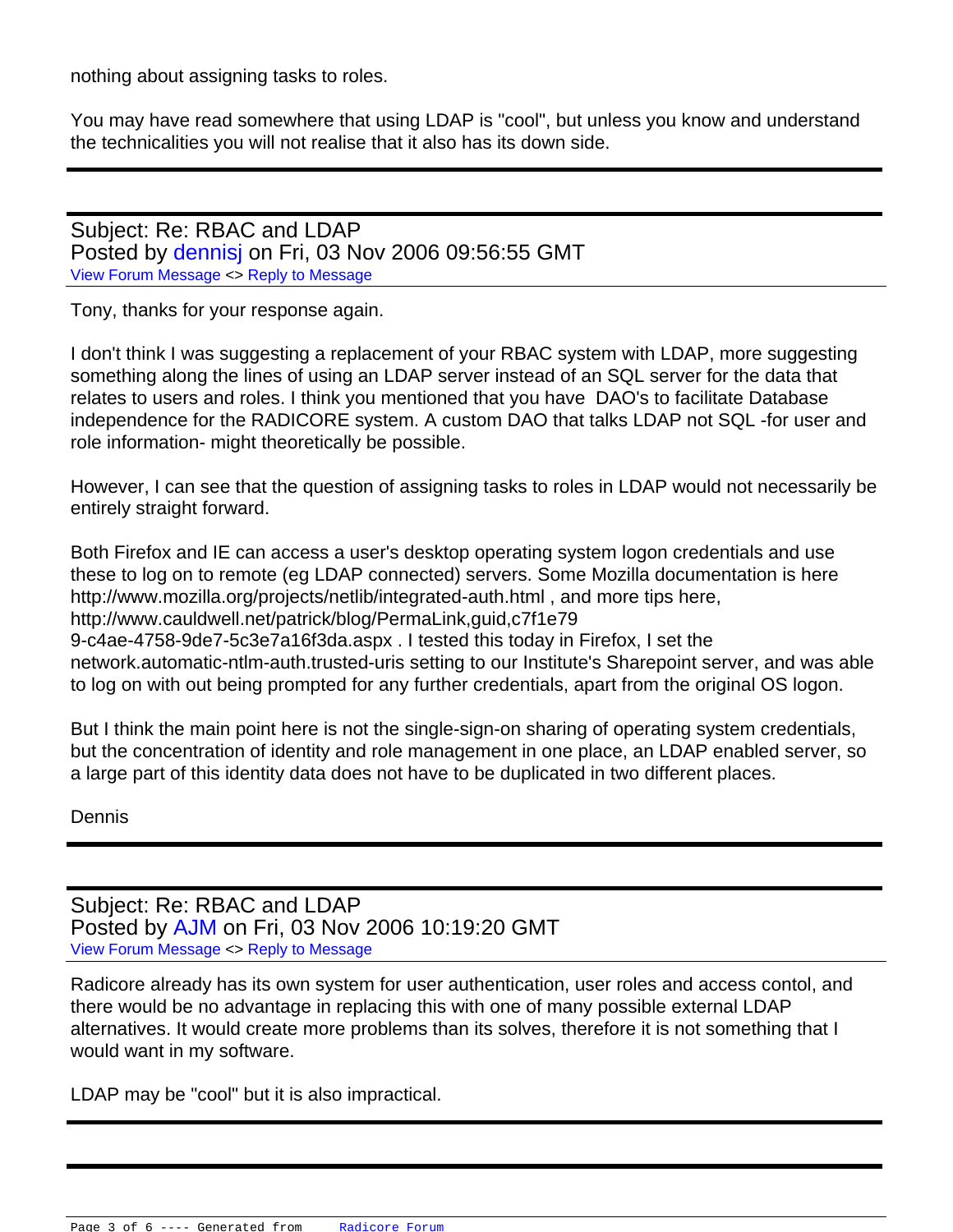Thanks again for your reply.

Leaving aside the question of using LDAP as the base user database, I wonder what your suggestion would be for a organisation that currently has all its users, passwords, and group permissions stored in an LDAP server? If the organisation was interested in RADICORE, what approach to user management would you suggest?

Is there some way of synchronising the user names and passwords between RADICORE and LDAP? Or would you just have to maintain two separate, duplicate user name and password databases? Or is there some other alternative?

Dennis.

Subject: Re: RBAC and LDAP Posted by [AJM](index.php?t=usrinfo&id=3) on Sun, 05 Nov 2006 21:49:17 GMT [View Forum Message](index.php?t=rview&th=115&goto=359#msg_359) <> [Reply to Message](index.php?t=post&reply_to=359)

Radicore requires that users, roles and permissions are stored in its own database tables, and the functionality that this provides cannot be duplicated with an external LDAP system. If implementing an LDAP interface means a loss of functionality then I'm afraid it is LDAP that would be shown the door.

If you absolutely need an LDAP interface then you could always get one of your own programmers to write one, but I wouldn't be prepared to guarantee the results.

When you consider all the other features that the Radicore framework has to offer, the lack of an LDAP interface is pretty insignificant.

Subject: Re: RBAC and LDAP Posted by [edortizq](index.php?t=usrinfo&id=161) on Wed, 27 Aug 2008 15:42:09 GMT [View Forum Message](index.php?t=rview&th=115&goto=1576#msg_1576) <> [Reply to Message](index.php?t=post&reply_to=1576)

Congratulations for this great product!

I was concerned about how to use LDAP authentication with Radicore, it seems important for business to have only one authentication method for it's computer systems.

PHP provides interfaces for LDAP, I think it could be used for develop an asynchronic interfase between LDAP and Radicore, wich could permit to import LDAP users to Radicore's menu system, something like Openfire has implemented, it allows to user select the authentication method, propietary or LDAP.

Do you think it's possible for Radicore's future versions??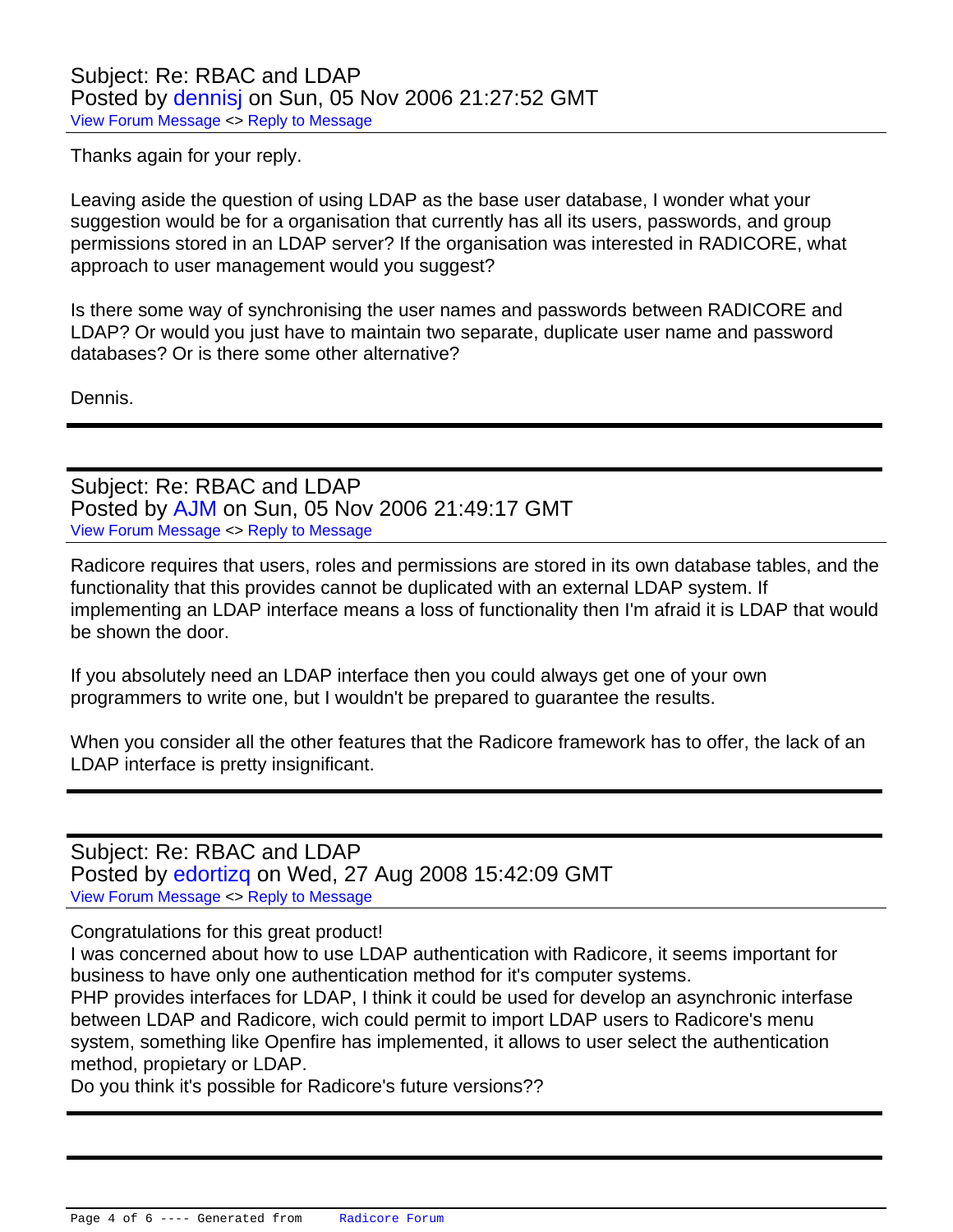## Subject: Re: RBAC and LDAP Posted by [AJM](index.php?t=usrinfo&id=3) on Wed, 27 Aug 2008 16:28:39 GMT [View Forum Message](index.php?t=rview&th=115&goto=1577#msg_1577) <> [Reply to Message](index.php?t=post&reply_to=1577)

Radicore already has two authentication methods:

Single Factor, which is the default, which uses the user\_id and password on the MNU\_USER table.

Two Factor, which verifies the password against a RADIUS server, as documented in http://www.radicore.org/viewarticle.php?article\_id=111 How would the introduction of an LDAP option be supposed to work?

As I have never used an LDAP service, nor have access to one, I would have nothing to test against.

Subject: Re: RBAC and LDAP Posted by [edortizq](index.php?t=usrinfo&id=161) on Wed, 27 Aug 2008 21:31:51 GMT [View Forum Message](index.php?t=rview&th=115&goto=1578#msg_1578) <> [Reply to Message](index.php?t=post&reply_to=1578)

The solution for LDAP connection could be something like your RADIUS connection. Or, you can import users from LDAP database and write them as read only in your menu system (for certain fields), then those users can be part of the RBAC system the same way you work it now.

You can find an attached script for connect and recover atributes and values from ldap database, it works for OpenLdap and W2K Active Directory.

If you can't get access to a Ldap connection, let me know, I could ask for some friend and maybe (just maybe) get access for test purposes.

File Attachments 1) [ldapTest.php](index.php?t=getfile&id=141), downloaded 2150 times

Subject: Re: RBAC and LDAP Posted by [AJM](index.php?t=usrinfo&id=3) on Wed, 27 Aug 2008 22:00:13 GMT [View Forum Message](index.php?t=rview&th=115&goto=1579#msg_1579) <> [Reply to Message](index.php?t=post&reply_to=1579)

Importing user information from an LDAP database is not a viable option as the Radicore framework requires more information on each user than is held in the LDAP system. It is not possible to relpace to the contents of the MENU database with an LDAP database.

Subject: Re: RBAC and LDAP Posted by [edortizq](index.php?t=usrinfo&id=161) on Thu, 28 Aug 2008 18:19:14 GMT [View Forum Message](index.php?t=rview&th=115&goto=1585#msg_1585) <> [Reply to Message](index.php?t=post&reply_to=1585)

Good point, and what about an option like "Create user from LDAP", where you can connect to